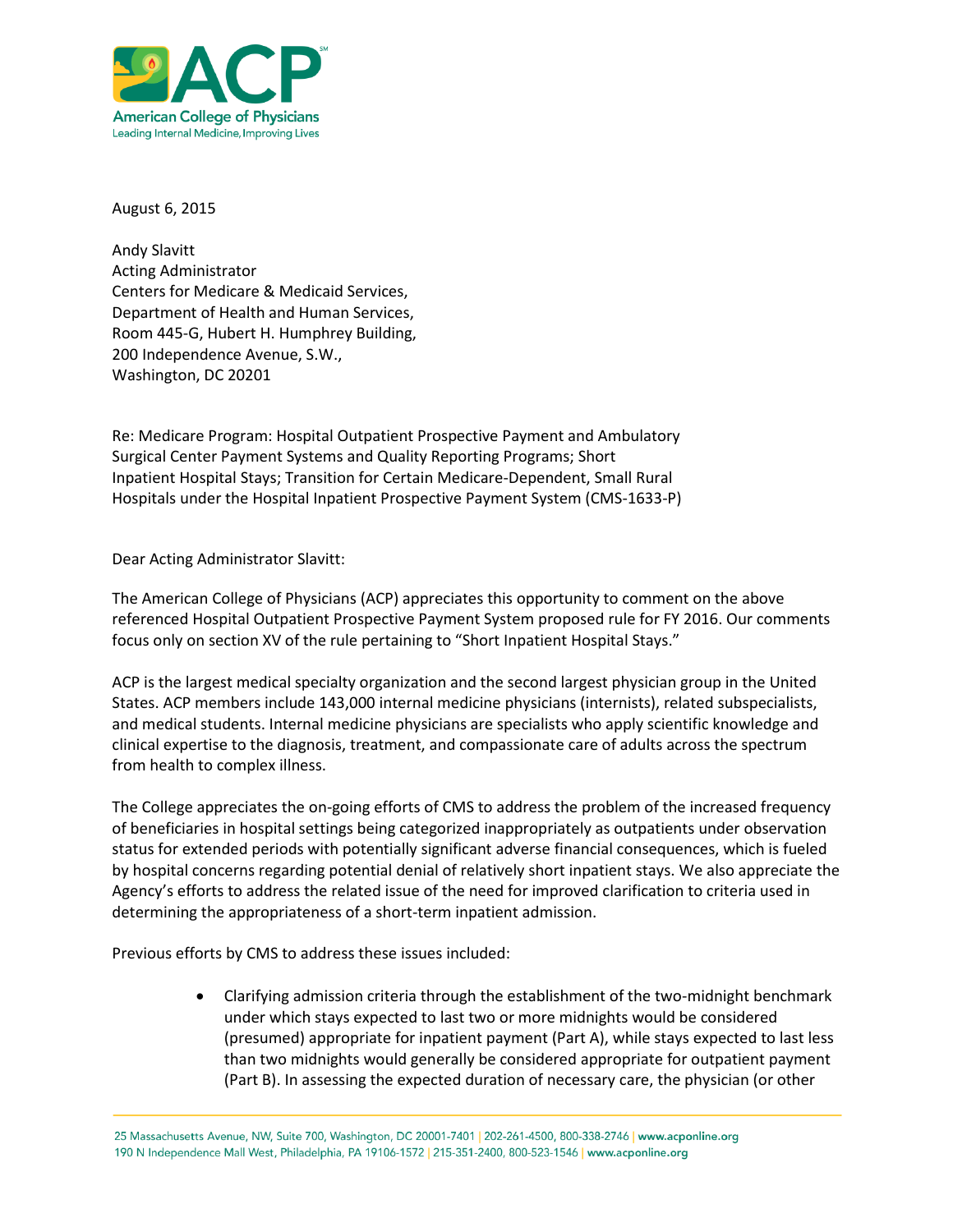practitioner) may take into account outpatient hospital care received prior to inpatient admission.

 Making changes to the Recovery Audit Contractor (RAC) Program to allow a hospital to have a reasonable opportunity to rebill for medically necessary Medicare Part B inpatient services if a medical review contractor has denied a Medicare Part A inpatient claim based on length of stay.

The above referenced rule proposes two additional changes to address further the issues of short hospital stays and hospital admission criteria. The College supports both of the following changes:

- A modification to current policy regarding exceptions to the two-midnight benchmark. More specifically, current policy allows Part A payment for admissions of less than two midnights only in cases involving services specifically designated by CMS as inpatient only and those "rare and unusual circumstances" published on the CMS Web site or in other subregulatory guidance. The proposed modification would broaden the exception criteria to allow determination on a case-by-case basis using supporting clinical documentation by the physician responsible for the care of the beneficiary. The following factors, among others, would be relevant in this determination:
	- o The severity of the signs and symptoms exhibited by the patient;
	- o The medical predictability of something adverse happening to the patient; and
	- $\circ$  The need for diagnostic studies that are more appropriately outpatient services (that is, their performance does not ordinarily require the patient to remain at the hospital for 24 hours or more).

This change not only broadens appropriate exceptions to the two-midnight benchmark that are supported by clinical documentation, but also it reinforces the importance of physician judgement in making the difficult determination of the medical necessity of an inpatient admission.

• A revision to the current medical review strategy for short term hospital stays by requiring that Quality Improvement Organization (QIO) contractors conduct the reviews rather than the Medicare Administrative Contractors (MACs). More specifically, QIOs will review a sample of post-payment claims and make a determination of the medical appropriateness of the admission as an inpatient. QIOs will refer claim denials to the MACs for payment adjustments. Furthermore, QIOs will educate hospitals about claims denied under the twomidnight policy and collaborate with these hospitals in their development of a quality improvement framework. Under this QIO short-stay inpatient review process, those hospitals that are found to exhibit a pattern of practices, including, but not limited to having high denial rates and consistently failing to adhere to the two-midnight rule (including having frequent inpatient hospital admissions for stays that do not span one midnight) or failing to improve their performance after QIO educational intervention, will be referred to the RACs for further payment audit.

The College views this as a very positive change in CMS' medical review strategy. It has become obvious, through a history of high frequency of short-term inpatient hospital stay denials and resulting appeals (often successful) that the current strategy has been less than satisfactory. We believe that having the QIOs conduct the initial reviews of these short term